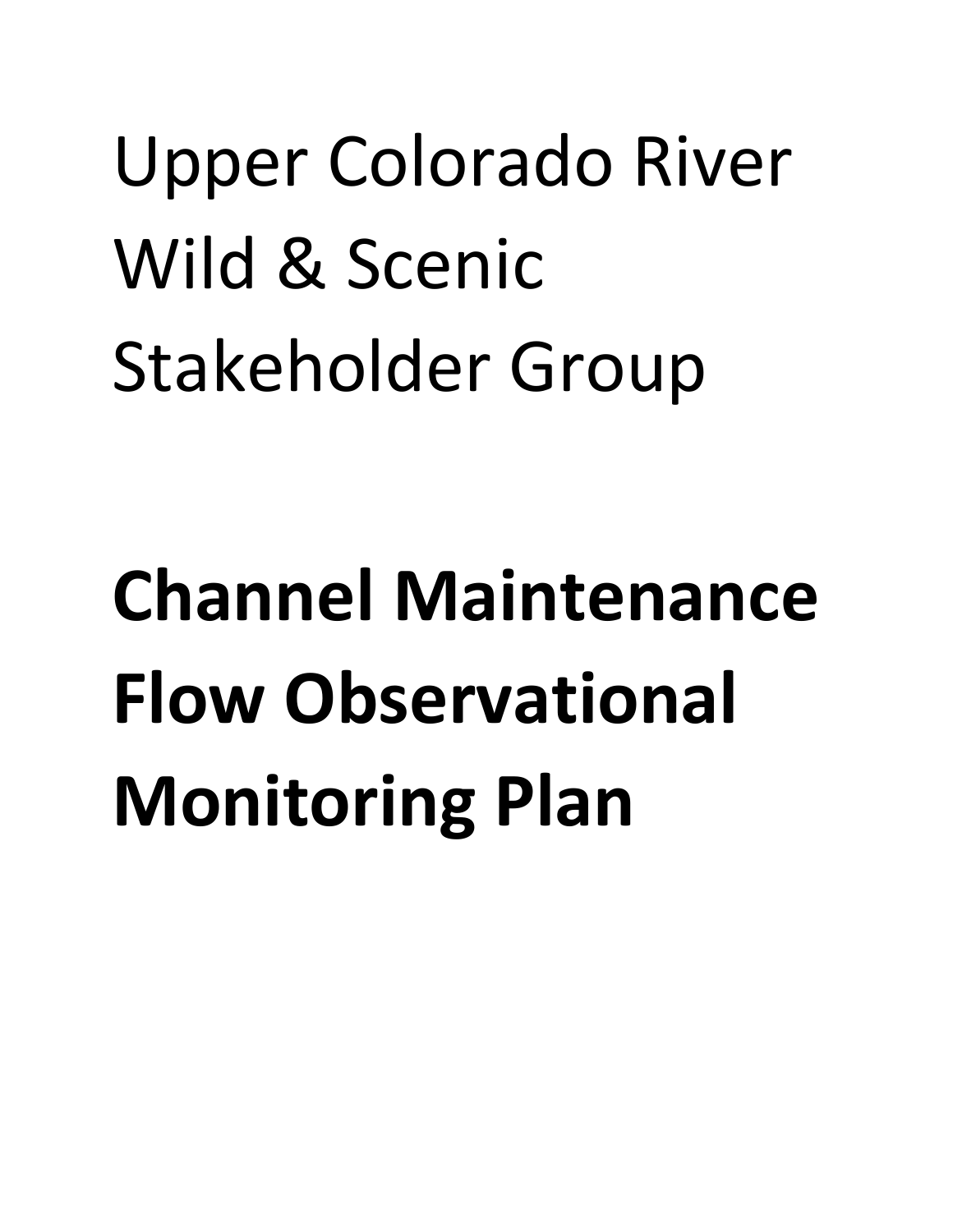# **Table of Contents**

| $\mathbf{1}$   |  |  |  |
|----------------|--|--|--|
| $\overline{2}$ |  |  |  |
| $\mathbf{3}$   |  |  |  |
| 3.1            |  |  |  |
| 3.2            |  |  |  |
| 3.3            |  |  |  |
| 3.3.1          |  |  |  |
| 3.4            |  |  |  |
| 3.4.1          |  |  |  |
| 3.4.2          |  |  |  |
| 3.4.3          |  |  |  |
| 3.5            |  |  |  |
| 3.5.1          |  |  |  |
| 3.5.2          |  |  |  |
| 3.6            |  |  |  |
| 3.7            |  |  |  |
| 3.8            |  |  |  |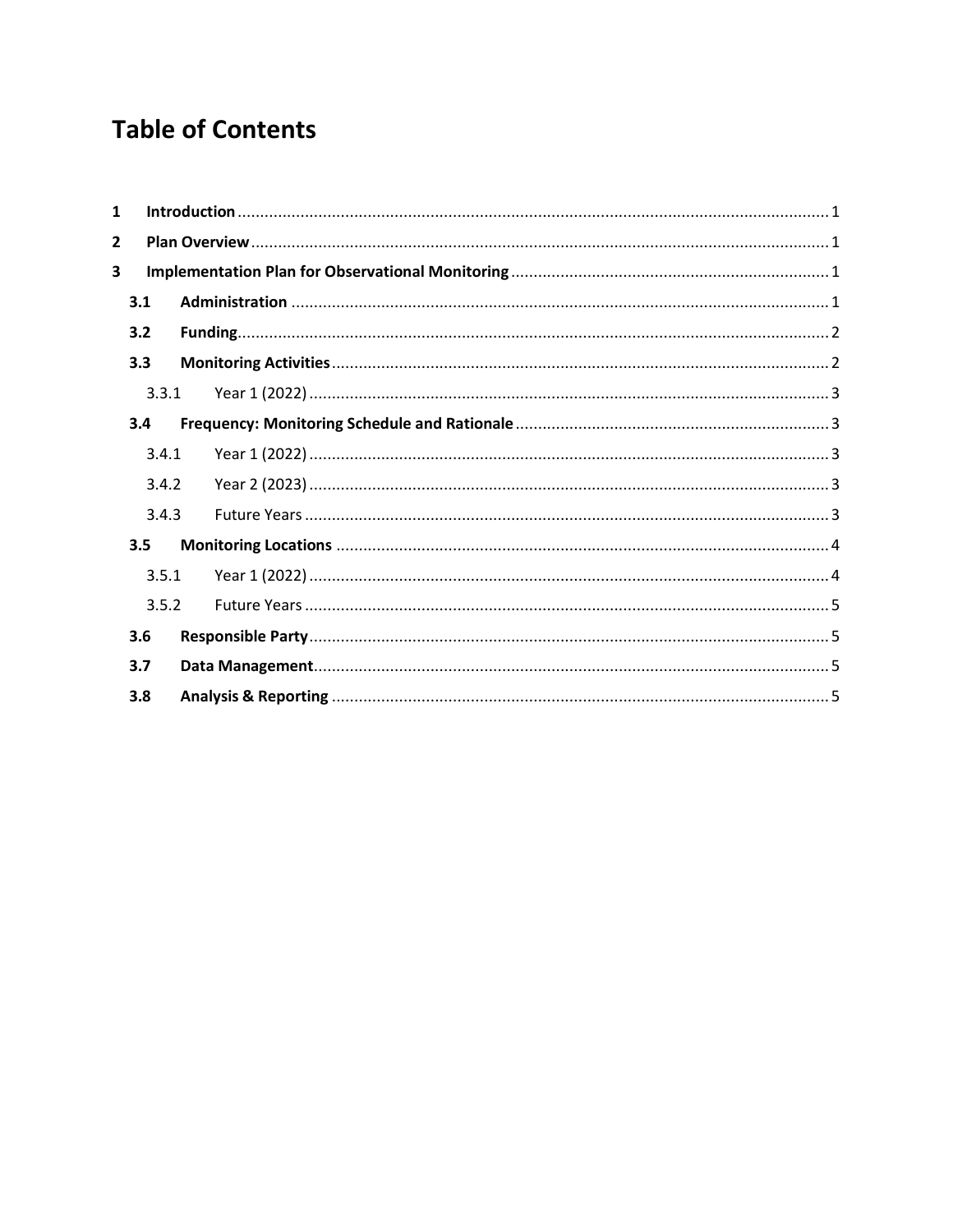# <span id="page-2-0"></span>1 Introduction

The Amended and Restated Upper Colorado River Wild and Scenic Stakeholder Group (SG) Management Plan (A&R SG Plan), adopted in June 2020, lists Channel Maintenance Flows (CMF) as a Resource Guide related to the Recreational Fishing Outstandingly Remarkable Value (ORV). The A&R SG Plan states that "CMF are important for maintaining a healthy aquatic and riparian and ecosystem that, in turn, supports a healthy recreational fishery and fishing experience. The SG will develop an Observational Monitoring Plan to better understand the effects that peak flows have on channel maintenance processes in Segments 4 through 6" and "this CMF monitoring plan, when completed, will be included in the Long-Term Monitoring Plan, and will be implemented as soon as practical." It also states that "the SG has agreed that the purpose of the CMF monitoring plan is not to identify a target flow, or range of flows for CMF, but will monitor the effects that a given year's peak flows have on accomplishing general channel maintenance functions of mobilizing and transporting bedload substrate and channel maintenance processes of:

- 1. Maintaining amount and diversity of aquatic habitat.
- 2. Maintaining active channel geometry.
- 3. The creation and maintenance of non-vegetated sand and gravel features.
- 4. Preventing growth of new rooted vegetation and/or scouring rooted plants from active channel."

This document identifies the methods, frequency and locations that will be used to monitor CMF functions and processes. Th[e Technical Guidance for Observational Monitoring for Channel Maintenance](https://www.upcowildandscenic.com/uploads/1/3/5/3/135388668/final_cmf_guidance_plan.pdf)  [Flows along the Colorado River, prepared by Stillwater Sciences](https://www.upcowildandscenic.com/uploads/1/3/5/3/135388668/final_cmf_guidance_plan.pdf) for the SG was an important resource in the creation of this Observational Monitoring Plan (Plan). See the January 2022 CMF Methodology Summaries memo for more information.

# <span id="page-2-1"></span>2 Plan Overview

- 1) The Plan will monitor effects of a given year's peak flows as described in the A&R SG Plan. The work will be performed by the stakeholders, with expert help and contractors, as determined.
- 2) The Plan will be reviewed and updated periodically by the Monitoring Committee with outside expert assistance, as needed and with SG approval. The objective of this review is to ensure the Plan is meeting the goal of monitoring the effects that a given year's peak flows have on accomplishing the CMF functions and four general channel maintenance processes defined above.
- 3) The summary information from the observational monitoring will be reported in the W&S SG Annual Monitoring Report. The detailed information will be indexed and stored electronically.
- 4) This Plan will be implemented on an annual basis, subject to budgetary constraints.

# <span id="page-2-2"></span>3 Implementation Plan for Observational Monitoring

The following actions will implement the Plan. The information from the monitoring activities will help to inform the SG process and actions under cooperative measures.

## <span id="page-2-3"></span>**3.1 Administration**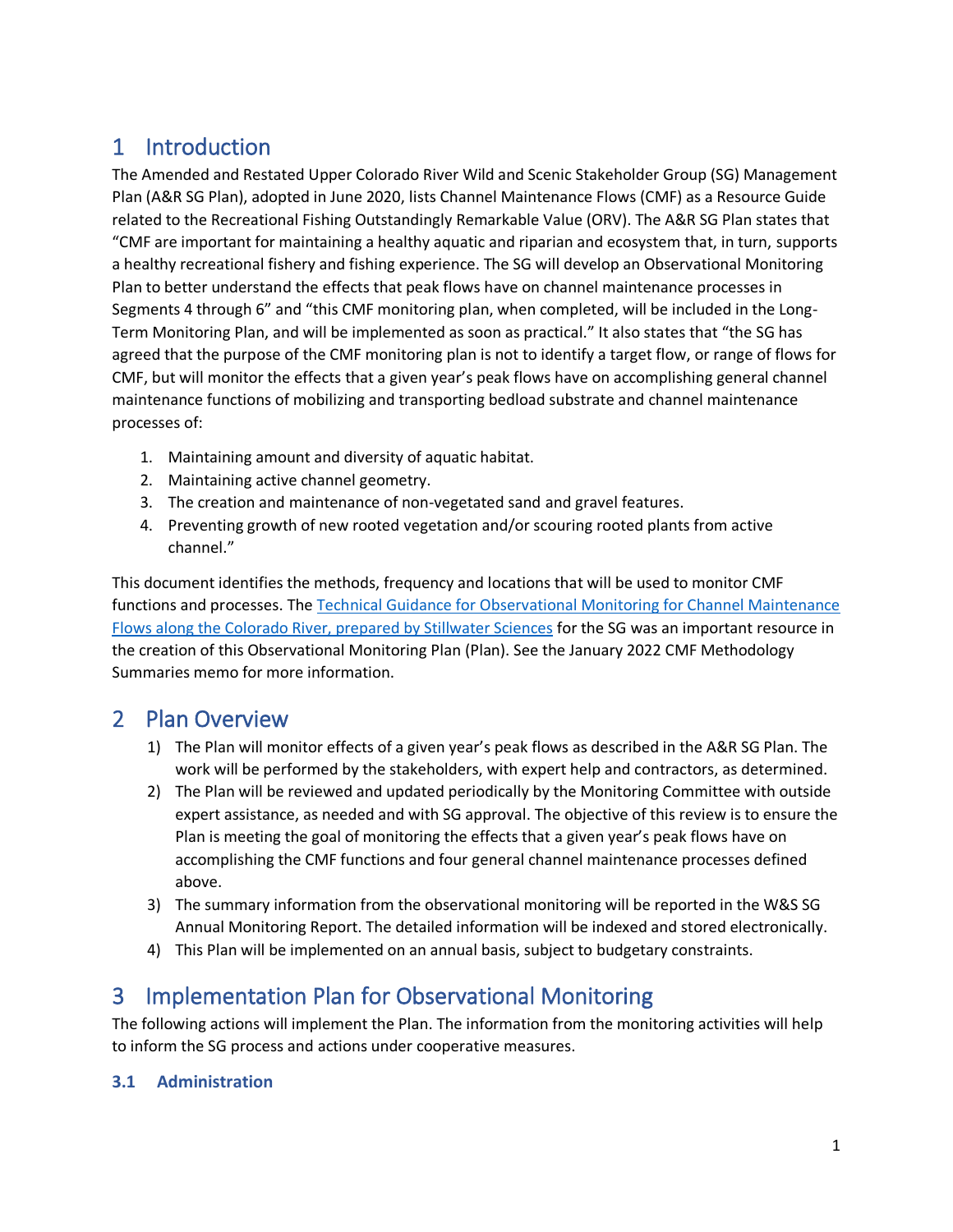The Plan will be administered by the SG Monitoring Committee.

# <span id="page-3-0"></span>**3.2 Funding**

All monitoring outlined in this Plan is subject to available funding and annual SG budget approval. A combination of revenue sources should be utilized to fund monitoring activities in this Plan, such as IG dues, CWCB W&S River Funds (if available), proceeds from the W&S Endowment Fund, grants, in-kind contributions, and other to-be-determined sources. The intent is to keep this Plan relatively low-cost and subject to budget constraints. The annual costs of the Plan are expected to be highly variable depending on the methods that are deployed in a given year and some years will be significantly higher or lower than the average.

## <span id="page-3-1"></span>**3.3 Monitoring Activities**

The following methods will be used to monitor CMF processes:

- 1. General Observer Notes: Includes general observations of geomorphology, substrate, riparian vegetation, and aquatic health characterizations (e.g., large fish pools). This method provides general awareness of channel condition.
- 2. Repeated Photo Points: Repeating photos to provide additional information and documentation related to geomorphology, substrate, riparian vegetation, and aquatic habitat characterizations. This can be done periodically or automated to take photos daily during a season or during an event.
- 3. Drone-Based Aerial Imagery/Photogrammetry: Imagery (RGB) and lidar topography of current conditions (i.e., 2023). The information will characterize channel topography from bank-to-bank (excluding areas beneath water surface), bank vegetation, and the nature of the channel morphology in the selected monitoring areas. Lidar data collected by the State of Colorado could be used to complement the Drone-Based Aerial Imagery/Photogrammetry analysis.
- 4. Cross-Sectional Channel Surveys: Systematic survey of cross-section topography that can capture riffle, run, and pool features. It may be used to monitor vegetation encroachment if it is noted where vegetation is present.
- 5. Substrate Measures (Pebble counts, % course/fine, algae, embeddedness): These methods enable better understanding of channel changes. Geomorphic measure to identify grain size distribution and median bed particle size. Presence/absence of macrophyte coverage to provide an indication of potential movement. Quantify the percentage of fine sediments on the surface of a habitat feature such as a riffle or pool tail using a grid frame.

In addition, the SG may identify a need or desire to employ other no-cost methods (e.g., painted rocks, scour chains) to better understand CMF functions and processes. Like other monitoring activities, these additional methods and use of any data for analysis is subject to SG approval.

This Plan also relies on outfitters/guides to identify notable events that might affect the river channel and/or the Fishing ORV. This includes coordinating with boating and fishing guides and frequent visitors to provide first-hand, real-time reporting of notable events. The SG may decide to collect additional data based on these events.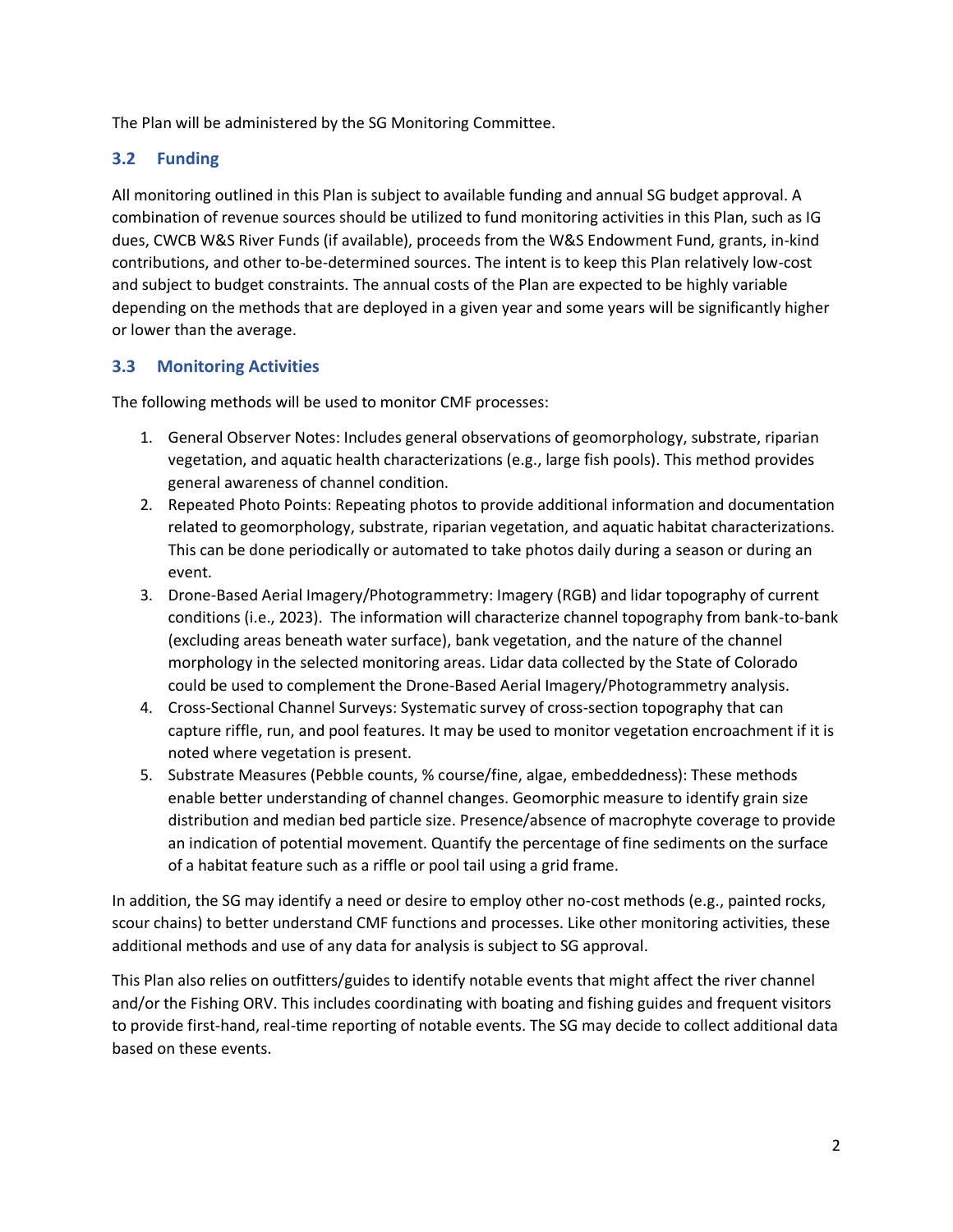#### <span id="page-4-0"></span>3.3.1 Year 1 (2022)

In Year 1 the following activities will be refined: (1) The methodologies for the General Observer Notes and Photo Points, (2) Scopes of work to carry out the Drone-Based Aerial Imagery/Photogrammetry, Cross-Sectional Channel Surveys, and Substrate Measures, (3) Outside experts will be hired per the SG Contractor Protocols, and (4) Costs of all methodologies.

# <span id="page-4-1"></span>**3.4 Frequency: Monitoring Schedule and Rationale**

## <span id="page-4-2"></span>3.4.1 Year 1 (2022)

No monitoring data will be collected because Plan will be refined (see section 3.5).

#### <span id="page-4-3"></span>3.4.2 Year 2 (2023)

All methods will be performed during baseflows (late October – early November).

#### <span id="page-4-4"></span>3.4.3 Future Years

| <b>Methods</b>                                                       | <b>Sampling Frequency</b>                                                                                                                                                                                                                         | <b>Responsible Party for</b><br>Analysis & Reporting <sup>1</sup> |
|----------------------------------------------------------------------|---------------------------------------------------------------------------------------------------------------------------------------------------------------------------------------------------------------------------------------------------|-------------------------------------------------------------------|
| 1. General Observer Notes                                            | Monitor in years where daily<br>$\bullet$<br>average flow is at or above<br>2,500 cfs at the Kremmling gage<br>(USGS 09058000) for a minimum<br>of three consecutive days during<br>the calendar year.<br>Monitor at least once every 3<br>years. | Outside expert and/or<br><b>Monitoring Committee</b>              |
| 2. Repeated Photo Points                                             | Monitor in years where daily<br>٠<br>average flow is at or above<br>2,500 cfs at the Kremmling gage<br>for a minimum of three<br>consecutive days during the<br>calendar year.<br>Monitor at least once every 3<br>years.                         | Outside expert and/or<br><b>Monitoring Committee</b>              |
| 3. Drone-Based Aerial<br>Imagery/Photogrammetry<br>(includes lidar): | Every 10 years, with some<br>flexibility to adjust depending on<br>recent peak flows. Coordinate<br>data collection with<br>macroinvertebrates monitoring.                                                                                        | Outside expert                                                    |
| 4. Cross-sectional Channel Surveys                                   | When drone flights occur, and at<br>least one other time within the 10<br>years, for years when the daily<br>average flow was at or above                                                                                                         | Outside expert                                                    |

 $1$  See section 3.8.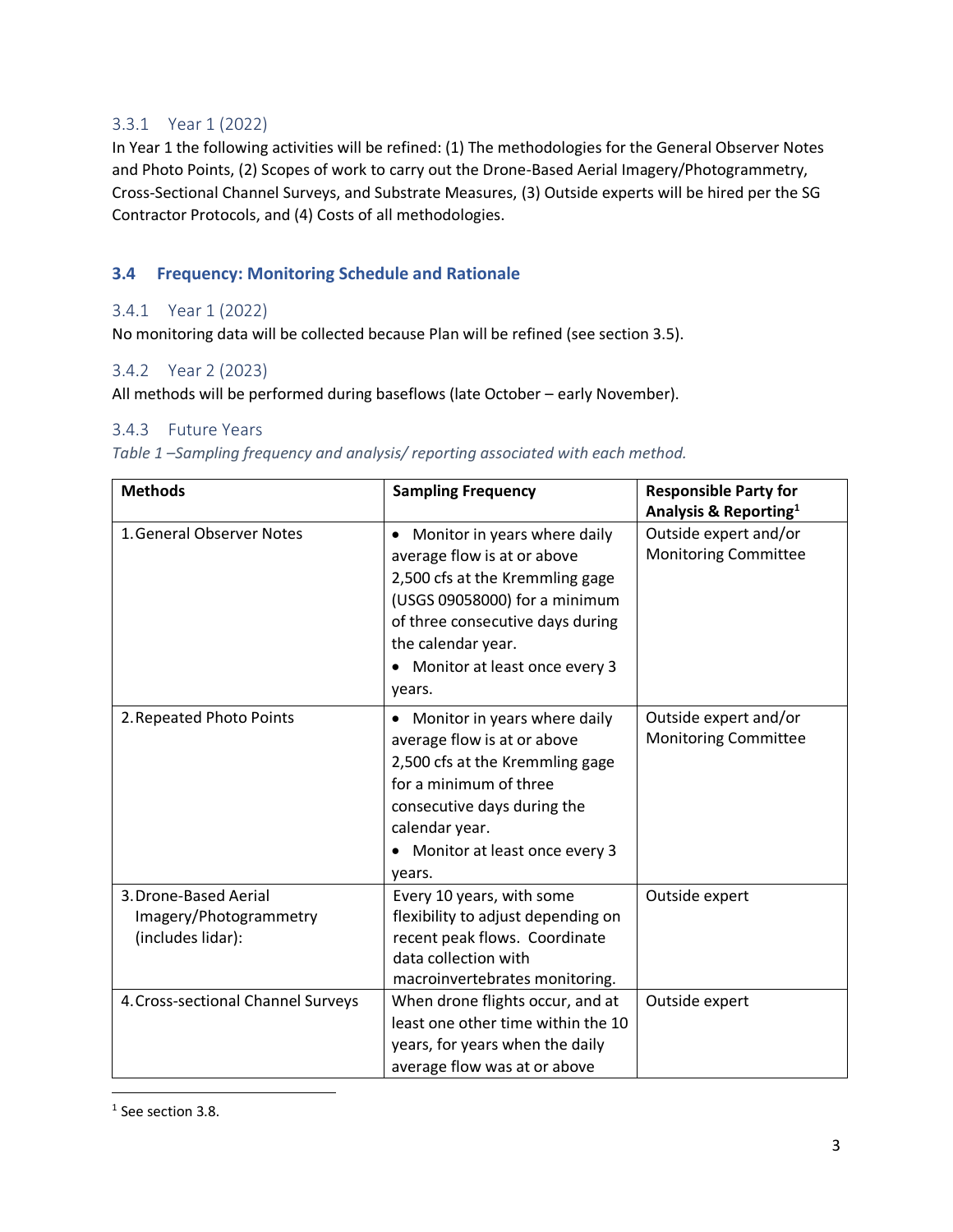|                       | 2,500 cfs at the Kremmling gage<br>for a minimum of three<br>consecutive days in a calendar<br>year. Coordinate data collection<br>with macroinvertebrates<br>monitoring.                                                                                                                                              |                |
|-----------------------|------------------------------------------------------------------------------------------------------------------------------------------------------------------------------------------------------------------------------------------------------------------------------------------------------------------------|----------------|
| 5. Substrate Measures | When drone flights occur, and at<br>least one other time within the 10<br>years, for years when the daily<br>average flow was at or above<br>2,500 cfs at the Kremmling gage<br>for a minimum of three<br>consecutive days in a calendar<br>year. Coordinate data collection<br>with macroinvertebrates<br>monitoring. | Outside expert |

The frequency of the Drone-Based Aerial Imagery/Photogrammetry, Cross-sectional Channel Surveys cross-sections, and Substrate Measures methods may be adjusted to coincide with years with significant peaks flows. A regular fixed interval may not detect the effectiveness of the flow event and may not be cost-effective for the SG. Monitoring will be generally done during baseflows (late October – early November).

## <span id="page-5-0"></span>**3.5 Monitoring Locations**

#### <span id="page-5-1"></span>3.5.1 Year 1 (2022)

Monitoring locations will be screened and prioritized in 2022, as there are still decisions about the specific monitoring locations and site access. The intention of the site selection is to determine a list of locations for each method in Year 1.

The report, Technical Guidance for Observational Monitoring for Channel Maintenance Flows along the Colorado River (2021, Stillwater Sciences), subdivides Segments 5 and 6 of the A&R SG Plan into 12 reaches. One of the 12 reaches is characterized as "confined" due to the steep canyon wall and the railroad embankment closely bordering the river. Therefore, there are a total of 11 reaches that will be considered in the CMF site selection.

#### *3.5.1.1 General Observer Notes, Repeated Photo Points*

Anticipated monitoring locations for General Observer Notes and Repeated Photo Points are outlined in the January 2022 CMF Methodology Summaries memo. The exact monitoring sites will be refined during Year 1. There will be 1-3 sites per reach and they will be distributed among geomorphic types (riffles, pools, and bars).

#### *3.5.1.2 Drone-Based Aerial Imagery/Photogrammetry*

The drone flights will survey an area of  $20 - 30$  acres in each of the 11 reaches. The drone survey area for each reach will encompass specific sampling sites for the other methods. Seven of the 11 reaches are